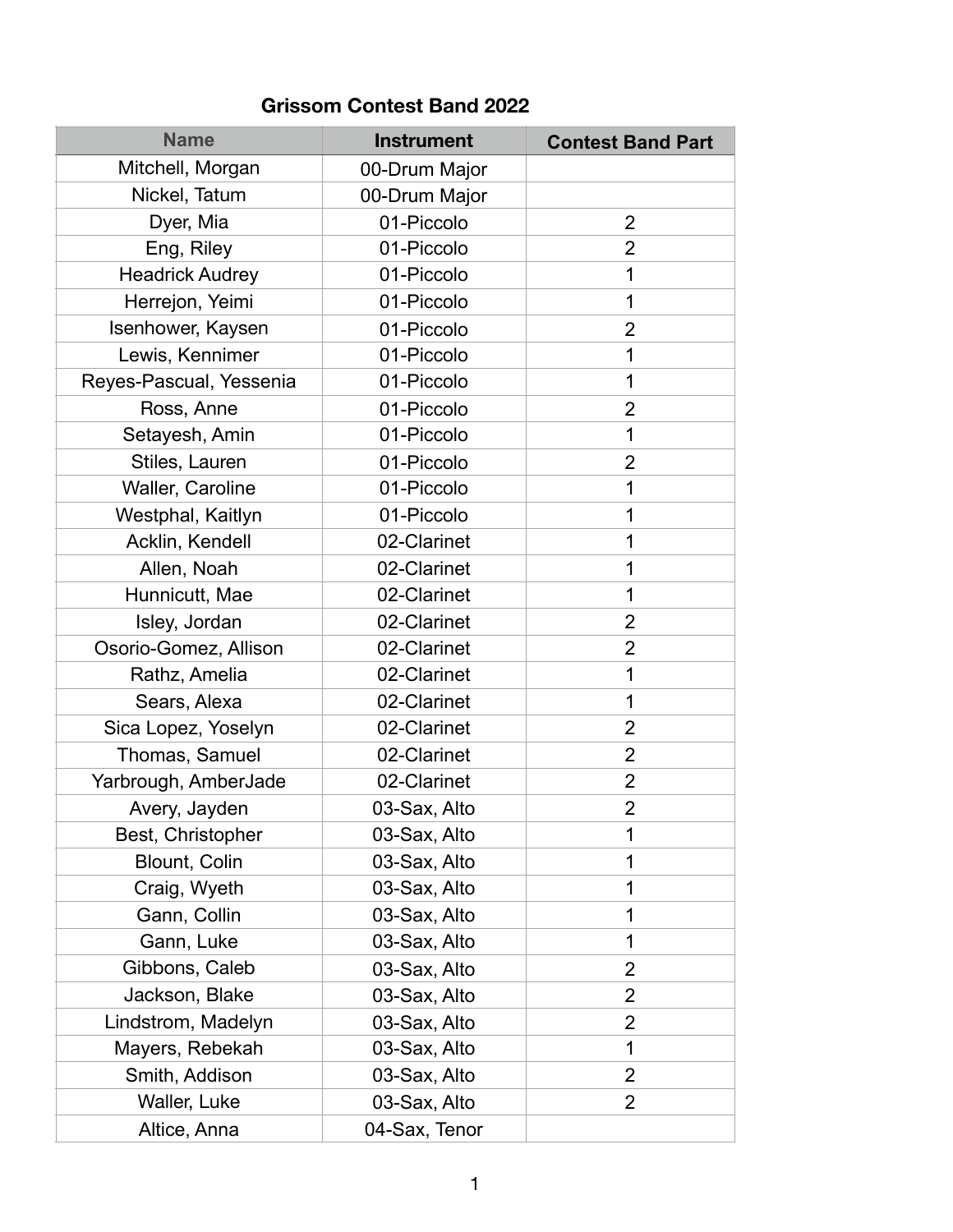| <b>Name</b>           | <b>Instrument</b> | <b>Contest Band Part</b> |
|-----------------------|-------------------|--------------------------|
| Combest, Liam         | 04-Sax, Tenor     |                          |
| Lesley, Tiffany       | 04-Sax, Tenor     |                          |
| Anderson, Caden       | 05-Trumpet        | 1                        |
| Dixon, Noah           | 05-Trumpet        | $\overline{2}$           |
| Foreman, Andrew       | 05-Trumpet        | $\overline{2}$           |
| Garza, Timothy        | 05-Trumpet        | $\overline{2}$           |
| Howard, Abigail       | 05-Trumpet        | $\overline{2}$           |
| Howard, Hannah        | 05-Trumpet        | 1                        |
| Jerome, Emilie        | 05-Trumpet        | $\overline{2}$           |
| May, Brian            | 05-Trumpet        | $\overline{2}$           |
| Parker, Caden         | 05-Trumpet        | 1                        |
| Parker, Harrison      | 05-Trumpet        | 1                        |
| Polsgrove, Alaina     | 05-Trumpet        | $\overline{2}$           |
| Stofer, Nathaniel     | 05-Trumpet        | 1                        |
| Sullivan, John Parker | 05-Trumpet        | $\overline{2}$           |
| Wilson, Noah          | 05-Trumpet        | $\overline{2}$           |
| Allen, Carter         | 06-Mellophone     | $\overline{2}$           |
| Ashton, Lareeta       | 06-Mellophone     | $\overline{2}$           |
| Howard, Laurel        | 06-Mellophone     | 1                        |
| Kim, Andrew           | 06-Mellophone     | 1                        |
| Lemons, Hannah        | 06-Mellophone     | 1                        |
| Phillips, Trevor      | 06-Mellophone     | $\overline{2}$           |
| Brewster, Davis       | 07-Trombone       | 1                        |
| Crosby, Jaylin        | 07-Trombone       | 1                        |
| Dick, Jacob           | 07-Trombone       | $\overline{2}$           |
| <b>Howard Erin</b>    | 07-Trombone       | 1                        |
| Moore, Isaiah         | 07-Trombone       | $\overline{2}$           |
| Nix, Lucas            | 07-Trombone       | $\overline{2}$           |
| Panzeri, Brock        | 07-Trombone       | $\overline{2}$           |
| Ruiz Panduro, Jose    | 07-Trombone       | $\overline{2}$           |
| Wright, Zach          | 07-Trombone       | 1                        |
| Burnham, Nikolas      | 08-Tuba           | Tuba                     |
| McNees, Gannon        | 08-Tuba           | Tuba                     |
| Mehl, Alex            | 08-Tuba           | Tuba                     |
| Moore, Patrick        | 08-Tuba           | Tuba                     |
| Nicholas, David Vinny | 08-Tuba           | Tuba                     |
| Patterson, Rosie      | 08-Tuba           | Tuba                     |
| Bouler, Korbin        | 09-Percussion     | Bass 3                   |